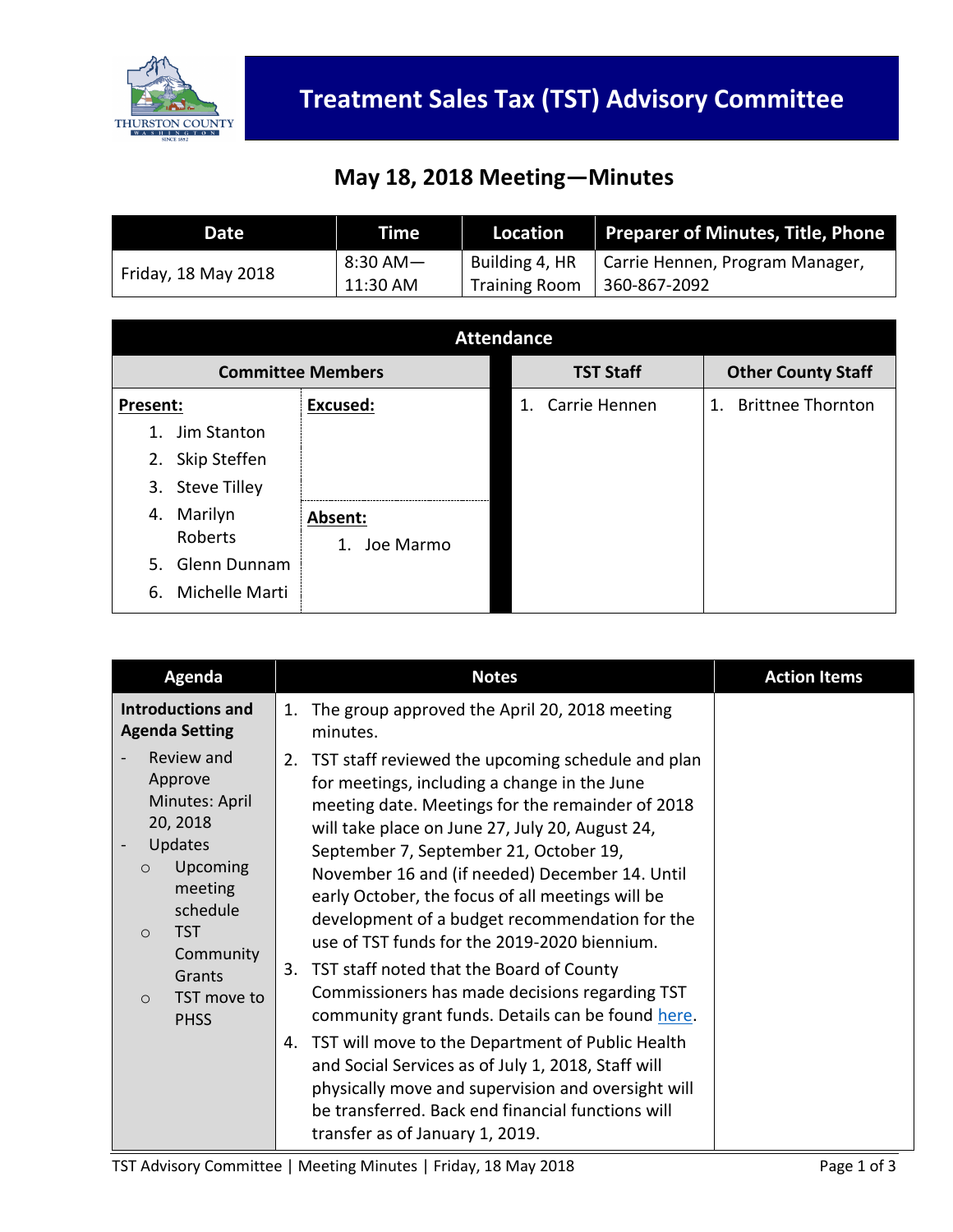

## **Treatment Sales Tax (TST) Advisory Committee**

| Agenda                                                                                                            | <b>Notes</b>                                                                                                                                                                                                                                                                                                                                                                                                                                                                                                                                                                                                                                                                                                                                                                                                                                                                                                                                                                                                                                                                                                                                                                                                                                                                                                       | <b>Action Items</b>                                                                                                                                                         |
|-------------------------------------------------------------------------------------------------------------------|--------------------------------------------------------------------------------------------------------------------------------------------------------------------------------------------------------------------------------------------------------------------------------------------------------------------------------------------------------------------------------------------------------------------------------------------------------------------------------------------------------------------------------------------------------------------------------------------------------------------------------------------------------------------------------------------------------------------------------------------------------------------------------------------------------------------------------------------------------------------------------------------------------------------------------------------------------------------------------------------------------------------------------------------------------------------------------------------------------------------------------------------------------------------------------------------------------------------------------------------------------------------------------------------------------------------|-----------------------------------------------------------------------------------------------------------------------------------------------------------------------------|
|                                                                                                                   |                                                                                                                                                                                                                                                                                                                                                                                                                                                                                                                                                                                                                                                                                                                                                                                                                                                                                                                                                                                                                                                                                                                                                                                                                                                                                                                    |                                                                                                                                                                             |
| Program<br><b>Discussion: Family</b><br><b>Recovery Court</b><br>(FRC)<br>Background<br>Data update<br>Discussion | The group reviewed updated data on the Family<br>1.<br>Recovery Court program through 2017.<br>Committee members and Brittnee Thornton of<br>2.<br>Superior Court discussed the data and the program.<br>Discussion topics included:<br>The number of participants in FRC and what<br>it would take to increase capacity;<br>How many eligible participants are not<br>$\bullet$<br>being served, reasons eligible participants<br>are not referred or do not choose to enter<br>the program, and strategies that might be<br>undertaken to increase participation;<br>Services to individuals with mental health<br>$\bullet$<br>needs. It was noted that FRC does serve<br>participants with co-occurring mental health<br>and substance use disorders, but does not<br>currently serve individuals with only a<br>mental health disorder. A small number of<br>family treatment courts nationally are<br>serving this population (including Mason<br>County).<br>Reallocation of funding from DUI/ Drug<br>$\bullet$<br>Court to FRC in 2018 to re-establish a<br>consistent presence of a treatment provider<br>in FRC staffings. Though funding has been<br>approved, this function is not yet<br>implemented.<br>The impending departure of the FRC<br>coordinator and the plan for filling the<br>position. | TST staff will follow<br>a.<br>up with Superior<br>Court leadership<br>regarding the plan<br>for utilizing the TST<br>funding allocated<br>for 'treatment at<br>the table.' |
| <b>TST Opportunity</b><br><b>Analysis</b><br>Review<br>document(s)<br>What<br>resonates? Are<br>there priorities? | 1. The group reviewed the issues highlighted in the<br><b>Opportunity Analysis.</b><br>2. The group indicated that the documents shed light<br>on the gaps in the community and will be helpful in<br>informing future TST investments. Particular areas                                                                                                                                                                                                                                                                                                                                                                                                                                                                                                                                                                                                                                                                                                                                                                                                                                                                                                                                                                                                                                                           | b. TST staff will work<br>with internal County<br>staff to review the<br>findings of the<br>Opportunity                                                                     |
|                                                                                                                   | noted by the Committee included housing,<br>diversion interventions for individuals involved in                                                                                                                                                                                                                                                                                                                                                                                                                                                                                                                                                                                                                                                                                                                                                                                                                                                                                                                                                                                                                                                                                                                                                                                                                    | Analysis and<br>determine which<br>could be further                                                                                                                         |